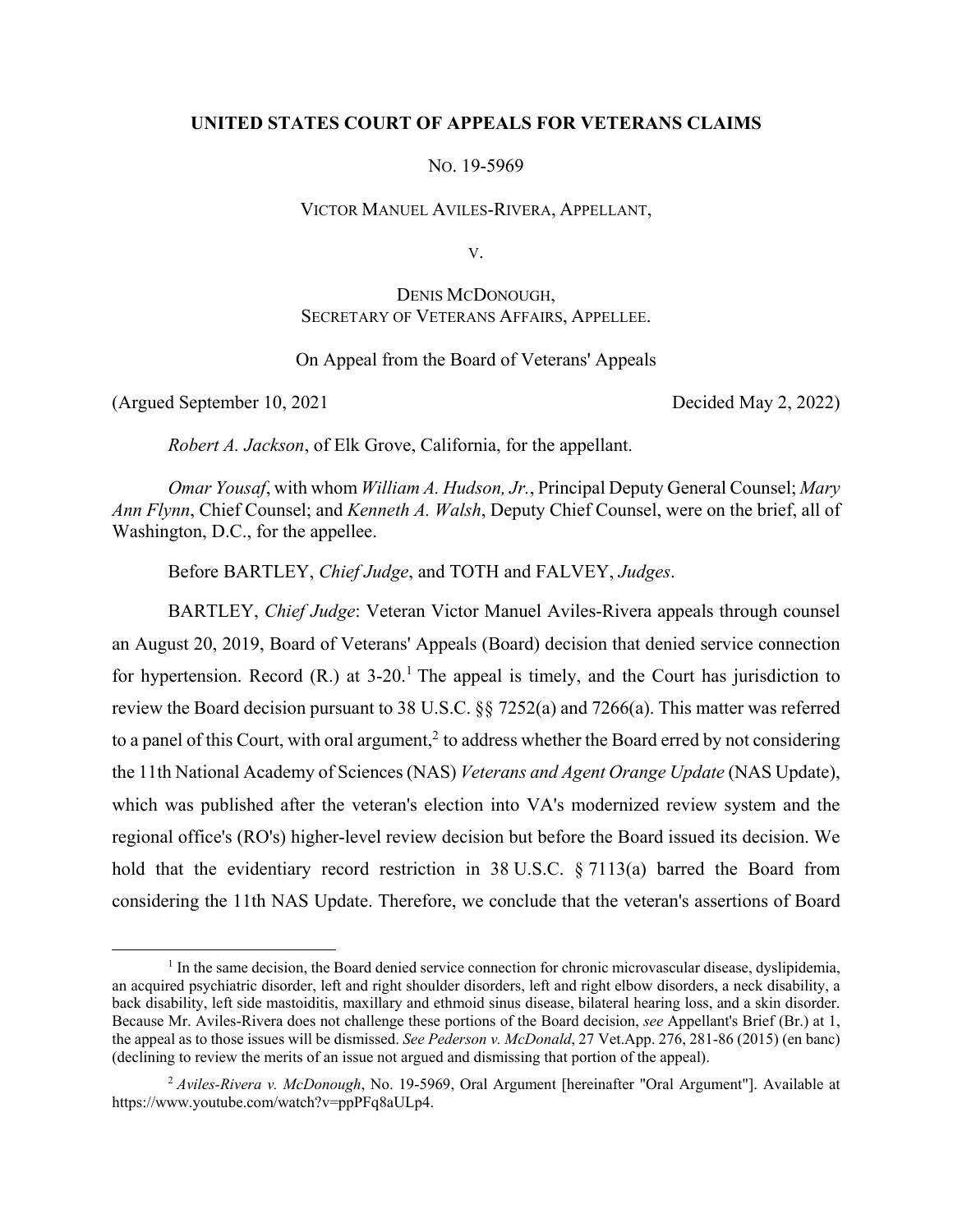error, which are all predicated on the Board considering the 11th NAS Update, must fail. Accordingly, the Board decision will be affirmed.

### **I. BACKGROUND ON THE HYPERTENSION CLAIM**

Mr. Aviles-Rivera served honorably in the U.S. Army from March 1968 to December 1969, including service in the Republic of Vietnam. R. at 1304.

In January 2013, the veteran filed a claim for service connection for hypertension. R. at 1155-60. In May 2014, a VA RO denied the claim. R. at 1081-85. In November 2014, the veteran filed a Notice of Disagreement (NOD), R. at 1057, and included a statement from Dr. Carlos E. Mora Quesada, R. at 1058-62. As relevant, Dr. Mora Quesada diagnosed hypertensive cardiovascular disease and opined that the veteran's condition was "more probable than not" related to his military service. *Id*. Following a December 2014 Statement of the Case (SOC), R. at 1013- 34, the veteran timely perfected an appeal to the Board, R. at 1010.

In April 2017, the Board remanded the claim to obtain a medical opinion regarding the cause of the veteran's hypertension. R. at 902-10. At that time, the Board noted that, although Dr. Mora Quesada's opinion lacked rationale, it was enough to trigger VA's duty to provide an examination. R. at 907-08 (referring to Dr. Mora Quesada as "C.M., M.D." and citing *McLendon v. Nicholson*, 20 Vet.App. 79, 81 (2006)). In its remand directives, the Board instructed the VA examiner to "consider the NAS Updates[,] which concluded that there was 'limited or suggestive evidence of an association' between hypertension and herbicide exposure." R. at 909.

A VA examiner in October 2017 confirmed a diagnosis of hypertension, R. at 835, but opined that it was less likely than not related to military service because of the length of time between service and the 2006 initial diagnosis of hypertension. R. at 837-38. The examiner reviewed the 2014 NAS Update<sup>3</sup> and stated that, "[a]lthough the Update states that there is suggestive evidence to link hypertension to Agent Orange exposure, there is limited evidence that [Agent Orange] causes or aggravates [hypertension]. It also states that additional research is warranted." R. at 838. The RO issued a Supplemental SOC continuing the denial of service connection in May 2018. R. at 205-13.

 <sup>3</sup> <sup>3</sup> The 2014 NAS Update was published in 2016 and, at the time of the October 2017 VA examination, was the most recent report published by NAS. *See Veterans and Agent Orange: Update 2014* (2016).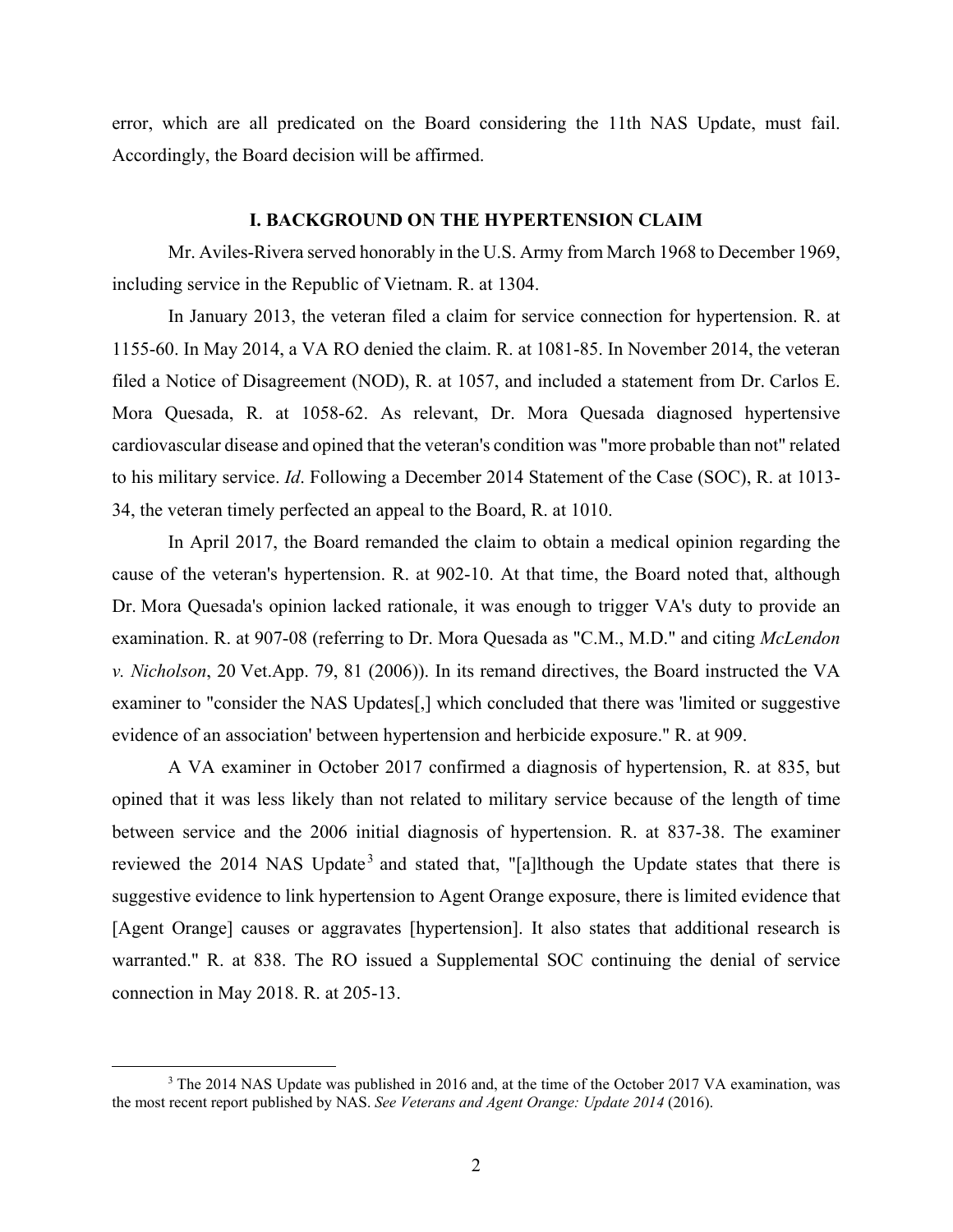In June 2018, Mr. Aviles-Rivera elected to participate in VA's Rapid Appeals Modernization Program (RAMP), selecting higher-level review for the service-connection claim. R. at 194. In doing so, he consented to higher-level review based on the evidence submitted to VA as of the date of his RAMP opt-in election. *Id*.

In September 2018, the RO issued a higher-level review decision under RAMP that denied the hypertension claim. R. at 56-81. In February 2019, Mr. Aviles-Rivera appealed the RO decision to the Board and opted for direct review based on the evidence of record at the time of the September 2018 prior RO decision. R. at 33-34.

In the August 2019 decision on appeal, the Board denied service connection for hypertension. The Board acknowledged the veteran's RAMP election and stated that the evidentiary record closed on June 18, 2018, the date of the election. R. at 6. In reaching its conclusion that service connection was not warranted, the Board acknowledged that Mr. Aviles-Rivera had a current hypertension disability and was exposed to herbicides during service in Vietnam, but found the preponderance of the evidence weighed against a link between the two. R. at 17-19. As to presumptive service connection, the Board stated that the Secretary had determined that there is no positive association between herbicide exposure and hypertension. R. at 16. As to direct service connection, the Board stated that, although the 2010 NAS Update found limited or suggestive evidence of an association between herbicide exposure and hypertension,<sup>4</sup> the October 2017 VA examiner's opinion<sup>5</sup> was more probative than either Dr. Quesada's opinion or the NAS finding because it was provided after both an examination of the veteran and a review of the record on appeal and is supported by citation to evidence found in the claims file and controlling medical literature. R. at 18-19. This appeal followed.

 $\overline{a}$  Although the October 2017 VA examiner referred to the 2014 NAS Update, the Board referenced the 2010 NAS Update. Both reports concluded that there was limited or suggestive evidence of an association between herbicide exposure and hypertension.

<sup>&</sup>lt;sup>5</sup> The Board refers to a November 2017 VA medical opinion, R. at 19, but this appears to be a typographic error as the examiner provided her opinion in October 2017, R. at 837-39.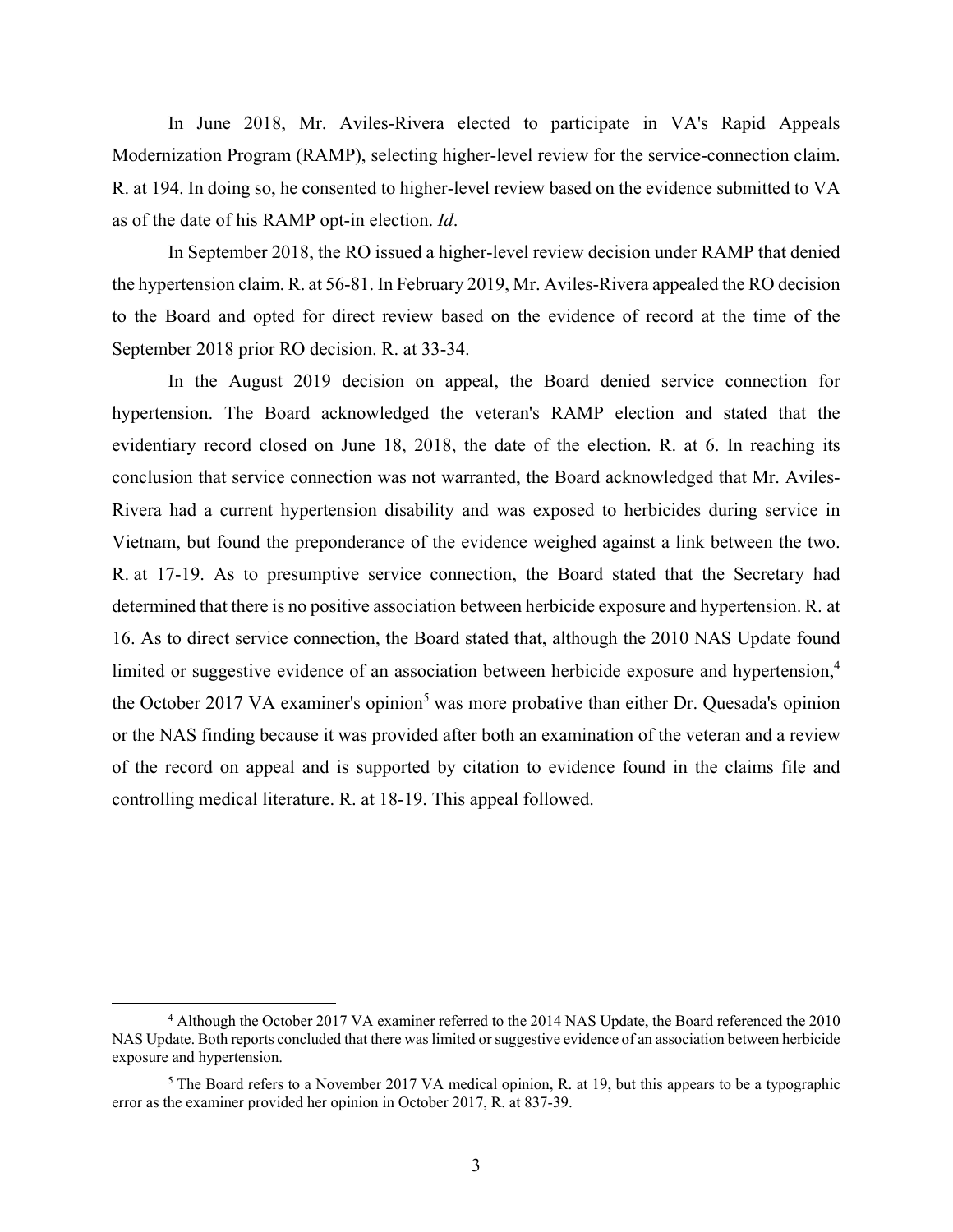### **II. BACKGROUND ON NAS UPDATES AND THE AMA**

 Before discussing the specific arguments in this appeal, we provide an overview of the NAS Update process and VA's modernized review process, as they serve as the foundation for the parties' arguments.

# A. NAS Updates

In the Agent Orange Act of 1991 ("Agent Orange Act"), Congress directed VA to enter into an agreement with NAS, which was tasked to review and summarize scientific evidence concerning exposure to herbicides used by the military in Vietnam and diseases suspected to be associated with such exposure. Agent Orange Act of 1991, Pub. L. No. 102-4, 105 Stat. 11, § 3 (Feb. 6, 1991) (originally codified at 38 U.S.C. § 316 but later renumbered as 38 U.S.C. § 1116). NAS was to issue a report reflecting its findings and issue additional reports every few years in consideration of updated scientific evidence. *Id*.; *see* 38 U.S.C. § 1116 Note. Following receipt of each NAS report, the Secretary was to determine whether a presumption of service connection was warranted for these diseases and respond either through additional rulemaking if a presumption was warranted or by explaining why no presumption was warranted. Pub. L. No. 102-4, § 2; *see* 38 U.S.C. § 1116(b)-(c).

NAS issued its first report in 1994 and subsequent reports about every 2 years thereafter. *See Health and Medicine Division Reports on Agent Orange*, available at https://www.publichealth.va.gov/exposures/agentorange/publications/health-and-medicinedivision.asp (last accessed April 20, 2022). In March 2016, NAS published its 10th Update and in November 2018, NAS published its 11th Update. *Veterans and Agent Orange: Update 11* (2018); *see* Vietnam Veterans and Agent Orange Exposure – New Report, available at https://www.nationalacademies.org/news/2018/11/vietnam-veterans-and-agent-orange-exposurenew-report (last accessed April 20, 2022). Each NAS report classifies various diseases based on the extent of available research into one of four hierarchal categories: sufficient evidence of an association, limited or suggestive evidence of an association, inadequate or insufficient evidence of an association, or no association. *See, e.g.*, *Veterans and Agent Orange: Update 11* at 6.

The sixth NAS Update was the first report to place hypertension in the "limited or suggestive evidence of an association" category. *Veterans and Agent Orange: Update 2006* (2007), at 11. That classification was reaffirmed by the 7th, 8th, 9th, and 10th NAS Updates. *See Veterans and Agent Orange: Update 2008* (2009), at 7; *Veterans and Agent Orange: Update 2010* (2012),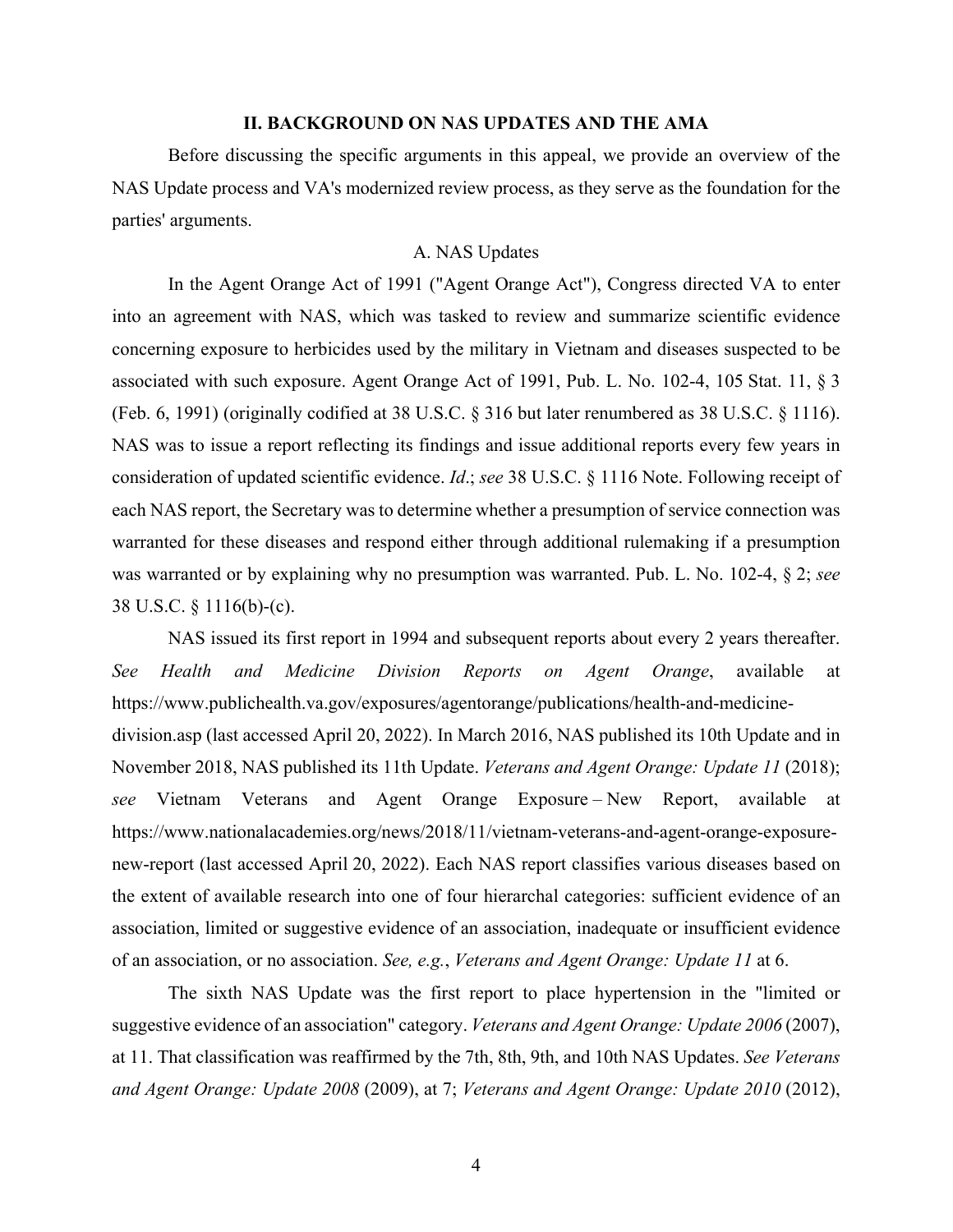at 8; *Veterans and Agent Orange: Update 2012* (2013), at 8; *Veterans and Agent Orange: Update 2014* at 8. The 11th NAS Update elevated hypertension to the "sufficient evidence of an association" category. *Veterans and Agent Orange: Update 11* at 7.

### B. VA's Modernized Review System

On August 23, 2017, Congress passed the Veterans Appeals Improvement and Modernization Act of 2017 ("AMA"), Pub. L. 115-55, 131 Stat. 1105, which "dramatically overhauled the VA appeals process." *Military-Veterans Advocacy v. Sec'y of Veterans Affairs*, 7 F.4th 1110, 1140 (Fed. Cir. 2021). Under this system, claimants within 1 year of an initial decision by the agency of original jurisdiction (AOJ) have three options (known as "lanes") for administrative review: file a supplemental claim based on new and relevant evidence; request higher-level review at the AOJ level based on the same evidentiary record; or file an NOD to appeal the decision to the Board. *Id*.; *see* 38 U.S.C. §§ 5104B, 5104C(a), 5108; *Andrews v. McDonough*, 34 Vet.App. 151, 157 (2021). When appealing to the Board, claimants have to choose one of three Board dockets: "direct review" docket; "additional evidence" docket; or "hearing" docket. 38 U.S.C. § 7105(b)(3); *see Andrews*, 34 Vet.App. at 157. In the additional evidence and hearing dockets, claimants are permitted to submit additional evidence to the Board. 38 U.S.C. § 7113(b)-(c); *see* 38 U.S.C. § 7105(b)(3)(a)-(b); 38 C.F.R. §§ 20.302 (2021), 20.303 (2021). In the direct review docket, the Board reviews the appeal without additional evidence, 38 U.S.C. § 7105(b)(3)(c); 38 C.F.R. § 20.301 (2021), because in this docket "the evidentiary record before the Board shall be limited to the evidence at the time of the decision of the [AOJ] on appeal." 38 U.S.C. § 7113(a); *see* 38 C.F.R. § 20.301.

The AMA applies to all claims for which notice of a decision is provided by the Secretary on or after February 19, 2019. *See* Pub. L. 115-55, 131 Stat. at 115, § 2(x). VA regulations implementing the AMA became effective February 19, 2019. *See* 38 C.F.R. § 19.2(a) (2021); *see also VA Claims and Appeals Modernization*, 83 Fed. Reg. 39,818 (Aug. 10, 2018) (proposed rule), 84 Fed. Reg. 138, 138 (Jan. 18, 2019) (final rule). Congress explicitly provided VA with the authority to operate programs to test the feasibility and advisability of the new appeal system prior to the AMA taking effect. Pub. L. 115-55, 131 Stat. at 1119-20, § 4(a)(1); *see Dolbin v. McDonough*, 34 Vet.App. 334, 336 (2021). In November 2017, VA launched RAMP as one of these test programs. *See, e.g.*, *Comprehensive Plan for Processing Legacy Appeals and Implementing the Modernized Appeals System*, November 2017 Update, Department of Veterans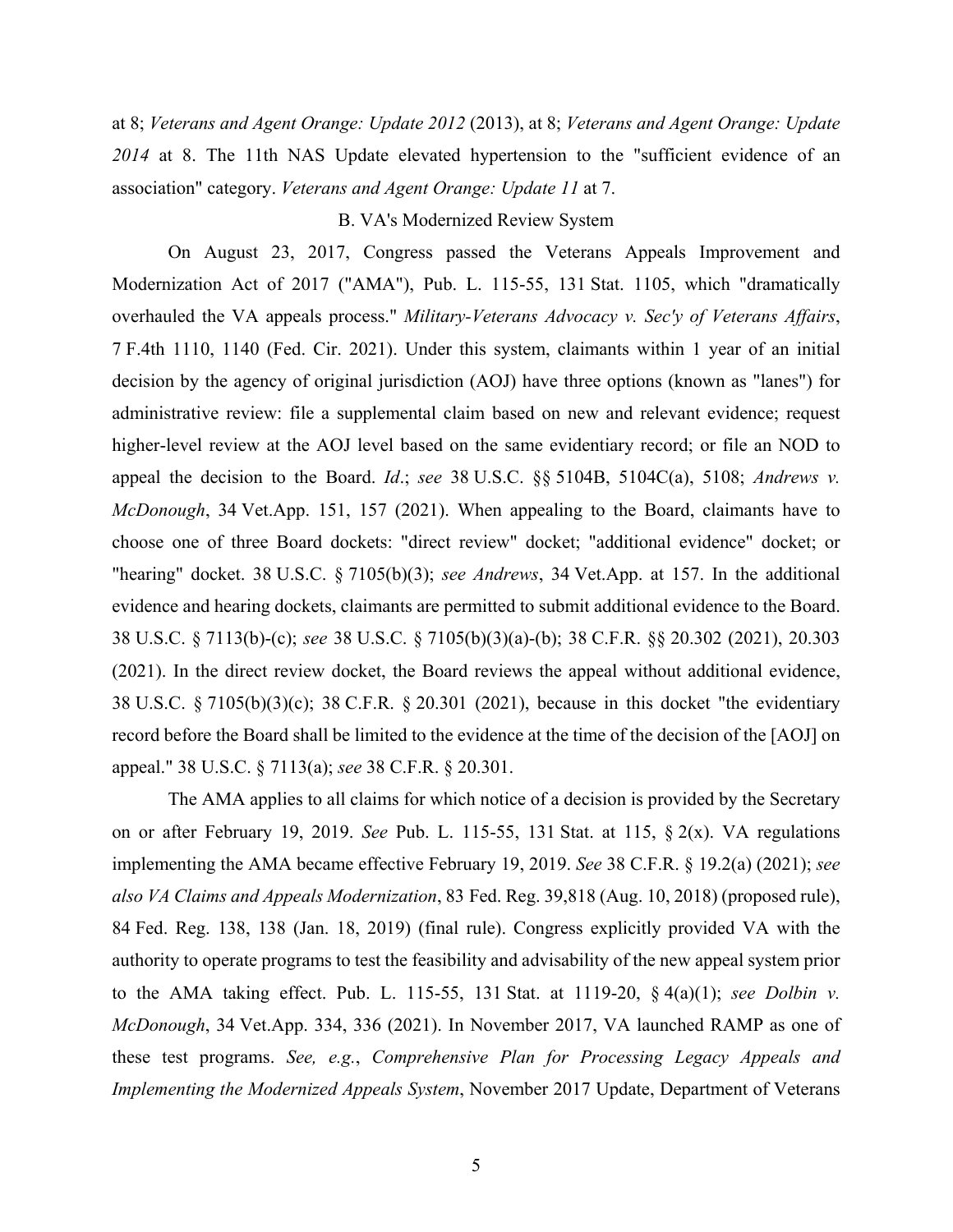Affairs, at 28-30, available at https://benefits.va.gov/benefits/docs/appeals-report-201711.pdf (last accessed April 20, 2022). RAMP began at the RO level<sup>6</sup> and "allowed for full implementation of the new process" to claimants with legacy appeals who wished to migrate to the new review system prior to February 19, 2019. *Id*. at 29. Claimants with a pending legacy appeal could voluntarily opt in to RAMP by withdrawing their legacy appeal and electing either the higher-level review lane or the supplemental claim lane. *Id*. *Accord* 38 C.F.R. § 3.2400(c)(1), (d) (2021).

#### **III. ARGUMENTS**

 Mr. Aviles-Rivera argues that the Board erred by failing to consider the 2018 NAS Update and by relying on the October 2017 VA medical opinion that he asserts is inadequate in light of the 2018 NAS Update. Appellant's Br. at 6-14; Reply Br. at 2-7; Appellant's Supplemental Memorandum of Law (Supp. Memo.) at 5-6.<sup>7</sup> First, he asserts that, despite his election into RAMP, the April 2017 Board remand order "expanded the scope and timeframe for adding relevant and reasonable documents in[to] the record." Appellant's Supp. Memo. at 7. Second, he argues that the NAS Updates are not the type of evidence contemplated by the Board's evidentiary record restriction found in section 7113. Oral Argument at 17:00-19:19; 20:53-22:05. Third, he argues that section 7113 is a claims processing statute that limits the time claimants are allowed to submit evidence, but that the Board's jurisdictional statute, 38 U.S.C. § 7104, is broader and mandates that the Board consider "all evidence and material of record," which he argues includes the 2018 NAS Update. *Id*. at 8:02-11:59, 25:26-27:18, 50:10-51:48. Finally, he argues that the Board's failure to consider the 2018 NAS Update in his case demonstrates an unreasonable, unfair, and unjust process that results in disparate treatment of his claim. *Id*. at 41:32-45:38; 46:54-48:22.

The Secretary argues that the Board properly did not consider the 2018 NAS Update and appropriately relied on the October 2017 VA opinion in reaching its adverse decision because Mr. Aviles-Rivera chose to pursue higher-level review and, subsequently, the direct review

<sup>&</sup>lt;sup>6</sup> VA operated RAMP via a phased rollout beginning with eight participating ROs. The Board began adjudicating appeals under RAMP in October 2018. *See Comprehensive Plan for Processing Legacy Appeals and Implementing the Modernized Appeals System*, November 2018 Update, Department of Veterans Affairs, at 3, available at https://www.benefits.va.gov/REPORTS/AMA/CMR/2018/appeals-report-201811.pdf (last accessed April 20, 2022).

<sup>&</sup>lt;sup>7</sup> On May 7, 2021, the Court ordered the parties to file supplemental memoranda of law following the U.S. Court of Appeals for the Federal Circuit's (Federal Circuit's) issuance of *Euzebio v. McDonough*, 989 F.3d 1305 (Fed. Cir. 2021) (*Euzebio II*), *vacating and remanding sub nom. Euzebio v. Wilkie*, 31 Vet.App. 394 (2019) (*Euzebio I*).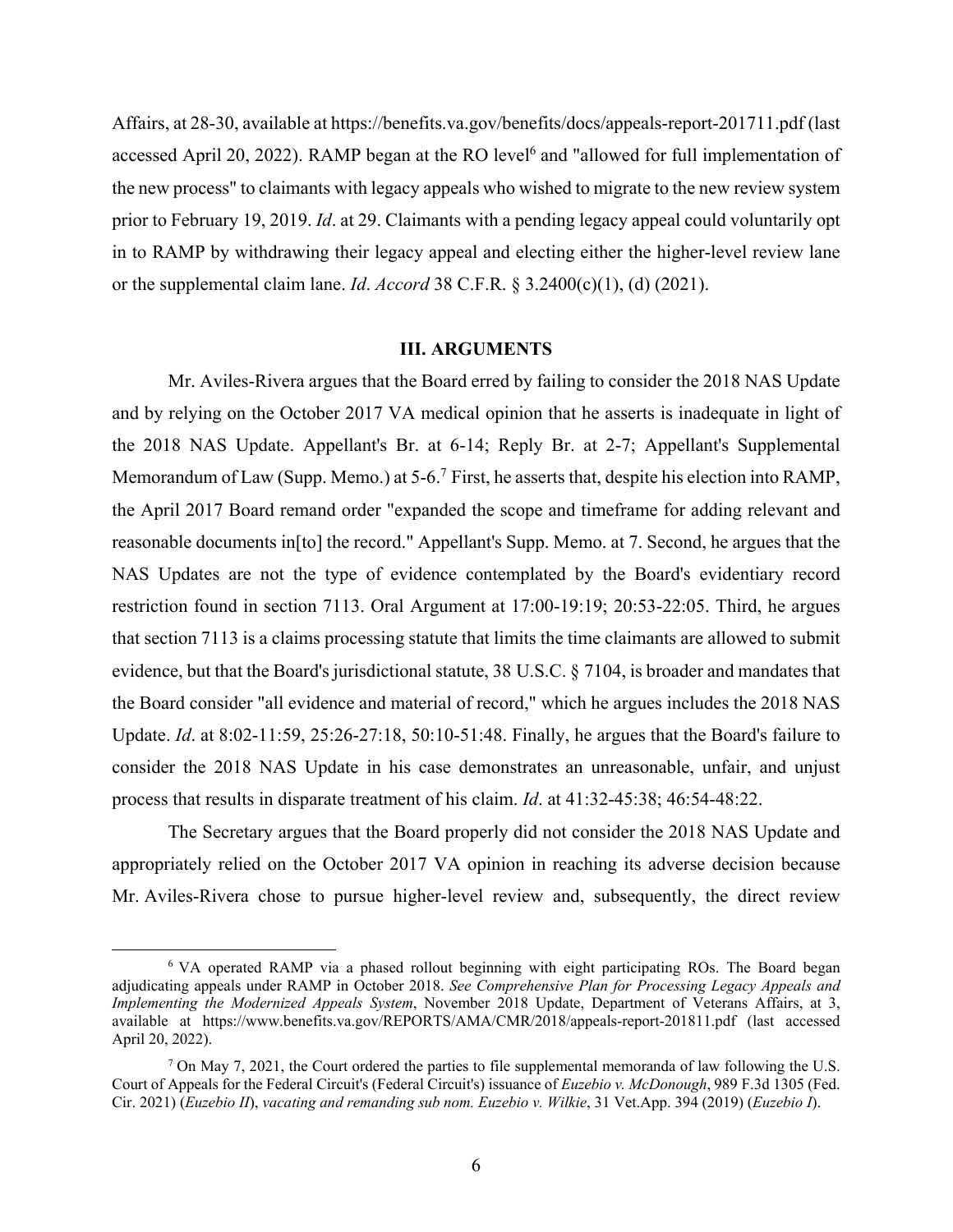docket—thereby closing the evidentiary record. Secretary's Br. at 9-10, 19; Secretary's Supp. Memo. at 4-12; Oral Argument at 29:44-30:39; 38:25-39:11. He argues that the veteran's attempts to create an exception to the closing of the evidentiary window—either under section 7104(a) or by characterizing the NAS Updates as something other than evidence—are unsupported. Oral Argument at 31:13-32:17. Finally, he argues that the veteran is not prejudiced by the adverse Board decision as he is free to file a supplemental claim that will allow consideration of new and relevant evidence, such as the 2018 NAS Update. Secretary's Supp. Memo. at 12-15; Oral Argument at 32:56-33:35; *see* 38 U.S.C. § 5108(a).

### **IV. ANALYSIS**

### A. The Closing of the Veteran's Evidentiary Record

Under the AMA, a claimant who is dissatisfied with an initial AOJ decision has several options for administrative review, and the option chosen dictates the scope of the evidentiary record to be reviewed. If a claimant chooses the higher-level review lane, the evidentiary record that is before the higher-level adjudicator is limited to the evidence that was of record in the AOJ decision being reviewed. 38 U.S.C. § 5104B(d). If, after receiving higher-level review, a claimant chooses to appeal that decision to the Board and selects the direct Board review docket, the evidentiary record that is before the Board is limited to the evidence that was of record at the time of the AOJ decision on appeal. 38 U.S.C. § 7113(a). Thus, a claimant who chooses higher-level review by the AOJ and then direct review by the Board will have the evidentiary record limited to the evidence that was of record at the time of issuance of the AOJ decision under review. *See* 38 U.S.C. §§ 5104B(d), 7113(a).

RAMP was designed to transition claimants from the legacy system to the AMA, if they so chose. *See, e.g.*, *Comprehensive Plan for Processing Legacy Appeals and Implementing the Modernized Appeals System*, November 2017 Update, Department of Veterans Affairs, at 29. Claimants who elected into AMA via RAMP, as Mr. Aviles-Rivera did, were informed that the provisions of the AMA would apply to those claims. R. at 194. *Accord* 38 C.F.R. §§ 3.2400(c)(1), 19.2(d)(3). When these claimants, such as Mr. Aviles-Rivera, selected higher-level review via RAMP they were informed that "[higher-level] review will be based upon the evidence submitted to VA as of the date of this election and VA will not seek additional evidence on [their] behalf as part of the higher-level review." R. at 194. Thus, veterans were informed that, if they elected into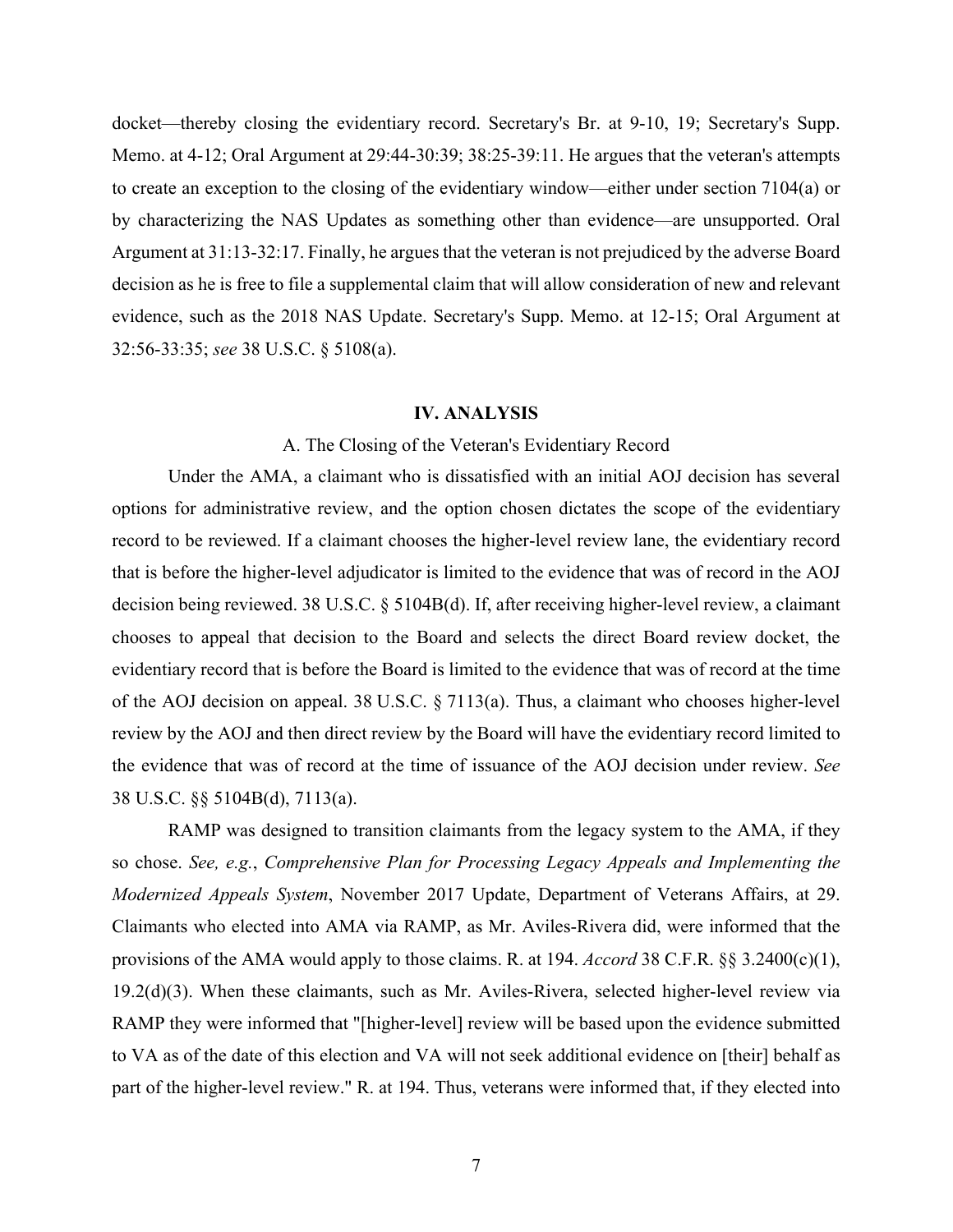AMA via RAMP and selected higher-level review, the evidentiary record would close as of the date of their election.

 In June 2018, Mr. Aviles-Rivera opted into RAMP and into the higher-level review lane, agreeing that his claim would be reviewed based on the evidence of record at the time of his election. R. at 194. *Accord* 38 U.S.C. § 5104B(d). Following the September 2018 higher-level review decision, Mr. Aviles-Rivera chose to appeal that decision to the Board and selected the direct review docket; at that time, he was informed that Board review of his case would be based on the evidence of record at the time of the September 2018 prior decision. R. at 33-34; *see* 38 U.S.C. § 7113(a).8

 Because the 11th NAS Update was published in November 2018, after Mr. Aviles-Rivera's June 2018 RAMP election and after the RO's September 2018 higher-level review decision, it was not part of the record when the RO issued its higher-level review decision. Mr. Aviles-Rivera selected the direct review docket, R. at 33-34, agreeing that the Board would not consider additional evidence beyond what was before the RO when it made its September 2018 decision. Thus, given the statutory record restrictions applicable to Mr. Aviles-Rivera's case, the Board could not consider the 11th NAS Update in rendering its decision. *See* 38 U.S.C. § 7113(a).

### B. The April 2017 Board Remand Order

 Mr. Aviles-Rivera argues that, because the April 2017 Board order directed that on remand a VA examiner should consider NAS Updates, all NAS Updates were constructively before the August 2019 Board—despite the veteran's choice to opt into the RAMP program and his elections of higher-level and direct review with their attendant evidentiary record restrictions. Constructive possession provides that evidence that is within VA's control and that could reasonably be expected to be part of the evidentiary record is constructively part of the administrative record. *Euzebio II*, 989 F.3d at 1319 (citing *Lang v. Wilkie*, 971 F.3d 1348, 1353-55 (Fed. Cir. 2020); *Bell v. Derwinski*, 2 Vet.App. 611, 613 (1992)). Because the 2018 NAS Update could not reasonably be expected to be part of the record given the circumstances of his case, the veteran's argument is not convincing.

 $\begin{array}{c|c}\n\hline\n\end{array}$  The Board found that the evidentiary record closed as of June 18, 2018, the date of Mr. Aviles-Rivera's RAMP election, R. at 6; *see* R. at 194, rather than the date of the September 2018 higher-level review decision as per 38 U.S.C. § 7113(a). In any event, the November 2018 11th NAS Update issued well after both of those dates.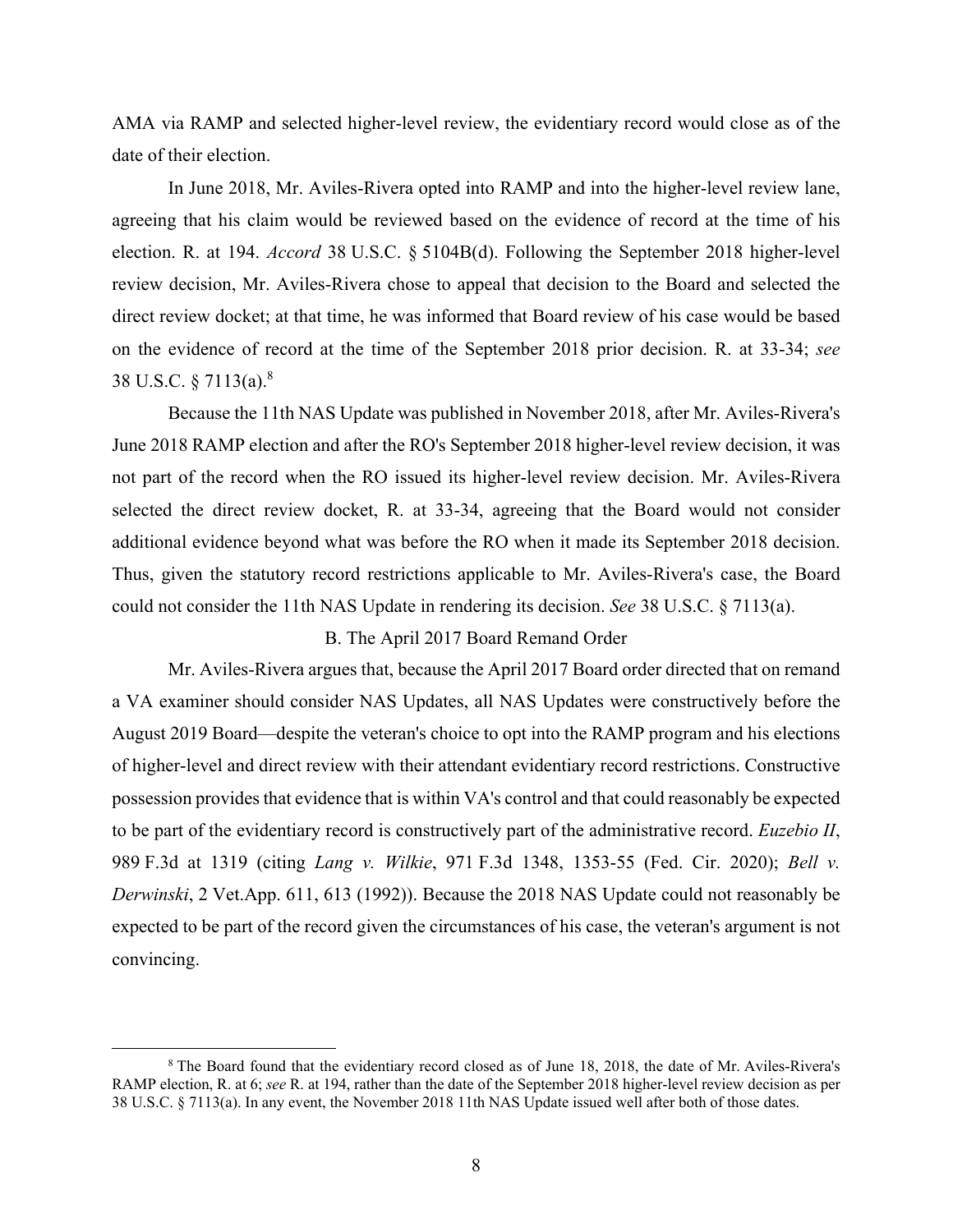Although the April 2017 Board remand directed that a VA examiner "consider NAS Updates," R. at 909 (and specifically those "NAS Updates which concluded that there was 'limited or suggestive evidence of an association' between hypertension and herbicide exposure"), that remand order did not and could not have referred to the November 2018 11th NAS Update (which elevated hypertension to the "sufficient evidence of an association" category) because that Update was not in existence at that time. And even assuming for the sake of argument that Mr. Aviles-Rivera is correct that the 2017 Board remand order should be interpreted as requiring that a VA examiner consider later-issued NAS Updates, the subsequent VA examination took place in October 2017, prior to issuance of the November 2018 NAS Update, and could not have considered that Update.

Furthermore, the Board gave no indication that it intended to delay development and readjudication on remand until further NAS Updates issued, *see* R. at 902-10, and the Court will not impute such an intent as to the April 2017 Board order. It is inconceivable that the 2017 Board remand order intended that future development and readjudication of Mr. Aviles-Rivera's remanded claim be delayed indefinitely until further NAS Updates issued. Such inaction on remanded claims involving herbicide exposure would result in delay for Vietnam veterans throughout the VA claims and appeals system and would be counter to the intent of the AMA to fix the long delays resulting from the multiple evidence submissions and reviews in the legacy system. *See* H.R. Rep. No. 115-135, at 5 (2017) (noting that under the legacy appeal system, it could take five years to receive a Board decision); 83 Fed. Reg. at 39,818 ("[A]ppeals [under the legacy system] are non-linear and may require VA staff to engage in gathering and receiving evidence and re-adjudicating appeals based on new evidence[, which] . . . can add years to the appeals process, as appeals churn between the Board and the [AOJ].").

Furthermore, Mr. Aviles-Rivera's RAMP opt-in election informed him that

[b]y completing this form . . . I am withdrawing all eligible pending compensation appeals in their entirety, and any associated hearing requests, to participate in VA's RAMP initiative and have my eligible appeals proceed under the new process described in the Appeals Modernization Act. *I understand that I cannot return to the current (legacy) appeals system for the issues withdrawn.* 

R. at 194. In choosing the higher-level review option on this form, the veteran indicated that he understood that this "[higher-level] review will be based upon the evidence submitted to VA as of the date of this election and VA will not seek additional evidence on [his] behalf as part of the higher-level review." *Id.* This notice provided to the veteran seriously weakens his position that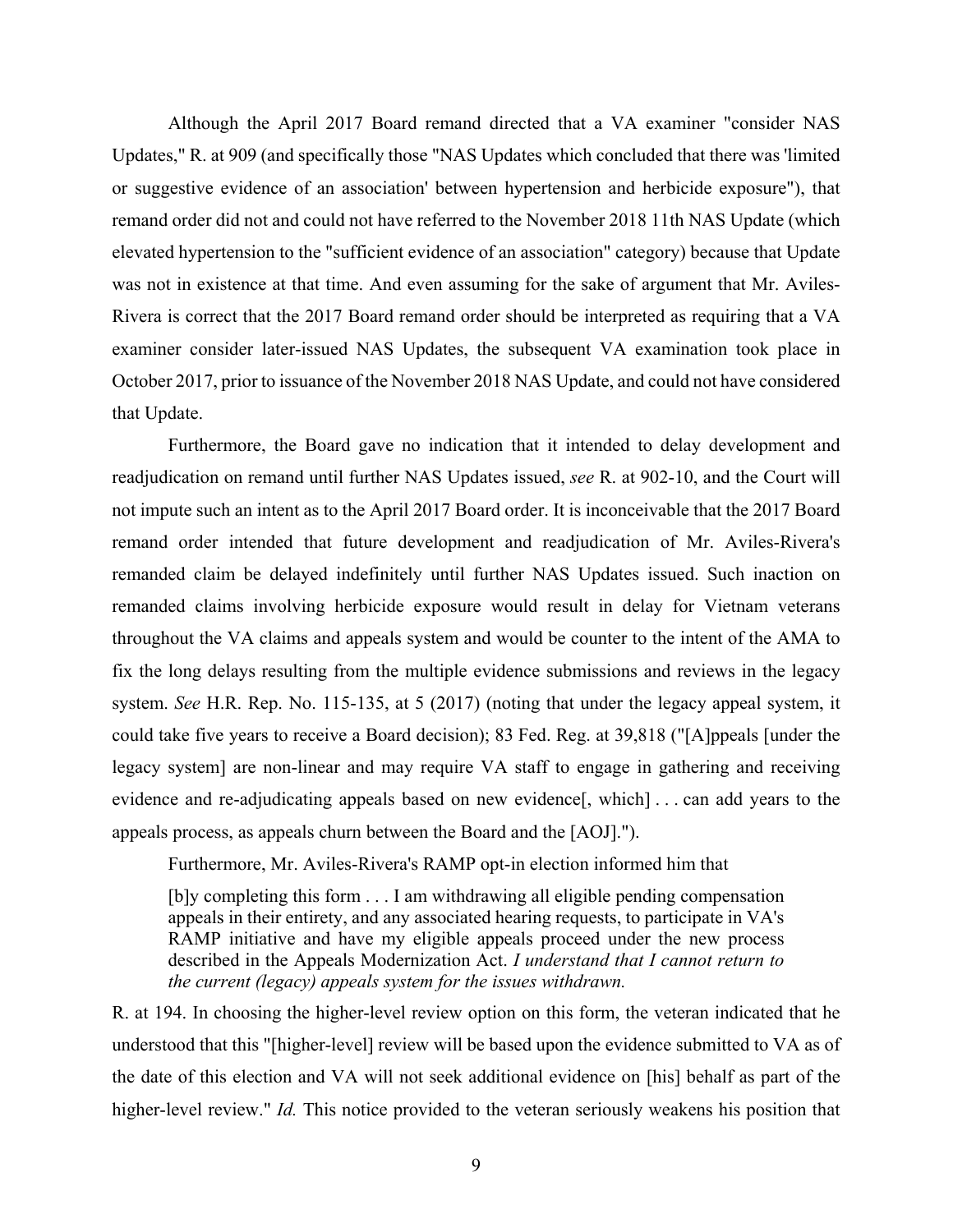the April 2017 Board remand instruction to "consider the NAS Updates which concluded that there was 'limited or suggestive evidence of an association' between hypertension and herbicide exposure," R. at 909, meant that all NAS Updates, including the 2018 Update, were constructively before the Board in August 2019.

To summarize, after the April 2017 Board remand occurred, Mr. Aviles-Rivera elected into AMA via RAMP and chose the higher-level review lane for his claim. The form that he completed at that time informed him that such a choice would withdraw his appeal from the legacy system and place it in the AMA system and limit the record before the higher-level adjudicator to the evidence that was before VA on the date of his election. *See* R. at 194. These facts run counter to the veteran's argument concerning the 2017 Board remand order.

Moreover, in February 2019 the veteran chose to have the Board directly review the AOJ decision based on the record that was before the AOJ in September 2018. R. at 34. But the 11th NAS Update was published in November 2018, 2 months *after* the AOJ's higher-level review decision, so it could not have been before the higher-level adjudicator. And Mr. Aviles-Rivera's choice to have the Board directly review the higher-level review decision without additional evidence meant that the Board could not consider evidence that was not of record in September 2018, including the 11th NAS Update. Therefore, Mr. Aviles-Rivera's arguments that the April 2017 remand order gave the Board constructive possession of the 11th NAS Update are unavailing. Given his review choices and the date of the NAS Update, the NAS Update could not reasonably be expected to be part of the administrative record.

### C. NAS Updates Are Evidence

Mr. Aviles-Rivera next argues that, because Congress mandated VA to consider NAS Updates, the Updates are excluded from the evidentiary record restriction of section 7113(a). He argues that the NAS Updates are mandated by Congress, making them foundational authoritative documents that transcend evidentiary restrictions. Oral Argument at 17:00-19:19 (referring to *Euzebio I* and *Euzebio II*). To that end, he asserts that the NAS Updates are not "evidence" as contemplated by section 7113(a) and thus the Board is not barred by section 7113(a) from considering the 11th NAS Update in his case. The veteran's arguments are unpersuasive.

Evidence is defined as "[s]omething (including testimony, documents, and tangible objects) that tends to prove or disprove the existence of an alleged fact . . . ." *Evidence*, BLACK'S LAW DICTIONARY (11th ed. 2019); *see, e.g.*, *Burden v. Shinseki*, 727 F.3d 1161, 1167 (Fed. Cir.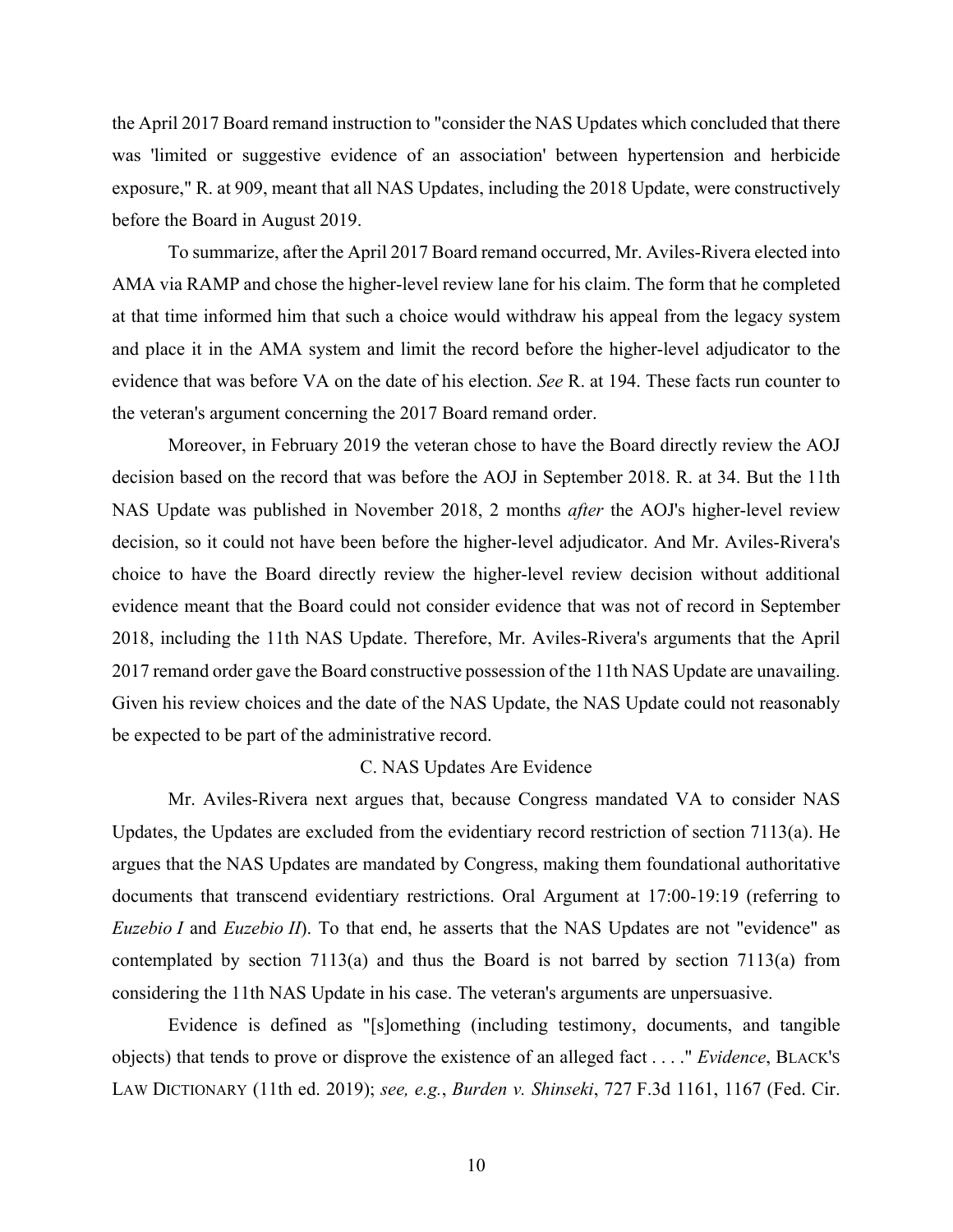2013); *Robinette v. Brown*, 8 Vet.App. 69, 78 (1995) (both relying upon *Black's Law Dictionary*'s definition for evidence). As noted earlier, Congress ordered periodic NAS Updates to provide VA with a summary of recent scientific research regarding diseases suspected to be associated with herbicide exposure. Pub. L. No. 102-4, 105 Stat. 11, § 3. Mr. Aviles-Rivera fails to support his contention that NAS Updates should not be considered "evidence," particularly since he seeks to use the 2018 NAS Update in precisely the manner that defines evidence: to prove his theory of service connection, to wit, that his herbicide exposure in Vietnam caused his hypertension. *See Evidence*, BLACK'S LAW DICTIONARY; *see also* Oral Argument at 24:26-:32, 43:54-44:46 (arguing that the 11th NAS Update is outcome-determinative and demonstrates that service connection for his hypertension is warranted). This very contention demonstrates that the NAS Updates are evidentiary in nature.

Moreover, the Federal Circuit in *Euzebio II* specifically referenced NAS Updates in the context of evidence, *Euzebio II*, 989 F.3d at 1321, 1324 n.10, as Mr. Aviles-Rivera acknowledges, Oral Argument at 19:11-20:53. Nowhere in *Euzebio II* did the Federal Circuit characterize NAS Updates as anything but evidence. And although Mr. Aviles-Rivera considers NAS Updates as foundational documents, they are not statutory or regulatory provisions nor can they be considered as authority that is binding on VA. Thus, the Court rejects Mr. Aviles-Rivera's argument that NAS Updates are not "evidence" contemplated by section 7113(a).

D. There Is No Confusion as to the Meaning of Record Evidence

Mr. Aviles-Rivera argues that, even if the Board was prohibited from reviewing the 11th NAS Update under section 7113(a), the Board should have considered the report under section 7104(a). Section 7104(a) provides that decisions of the Board "shall be based on the entire record of proceedings and upon consideration of all evidence and material of record and applicable provisions of law and regulation." Mr. Aviles-Rivera asserts that section 7113(a), which provides that for cases on the Board's direct review docket the evidentiary record shall be limited to the evidence of record at the time of the AOJ decision on appeal, is a claims processing rule. In contrast, he asserts that section 7104 is a broad jurisdictional statute that allows for consideration of an NAS Update without regard to whether that Update was of record at the time of the AOJ decision on appeal.

The Court agrees with the Secretary that the proper reading of these provisions is that sections 7104 and 7113 work in concert and must be read harmoniously. Section 7104(a) does not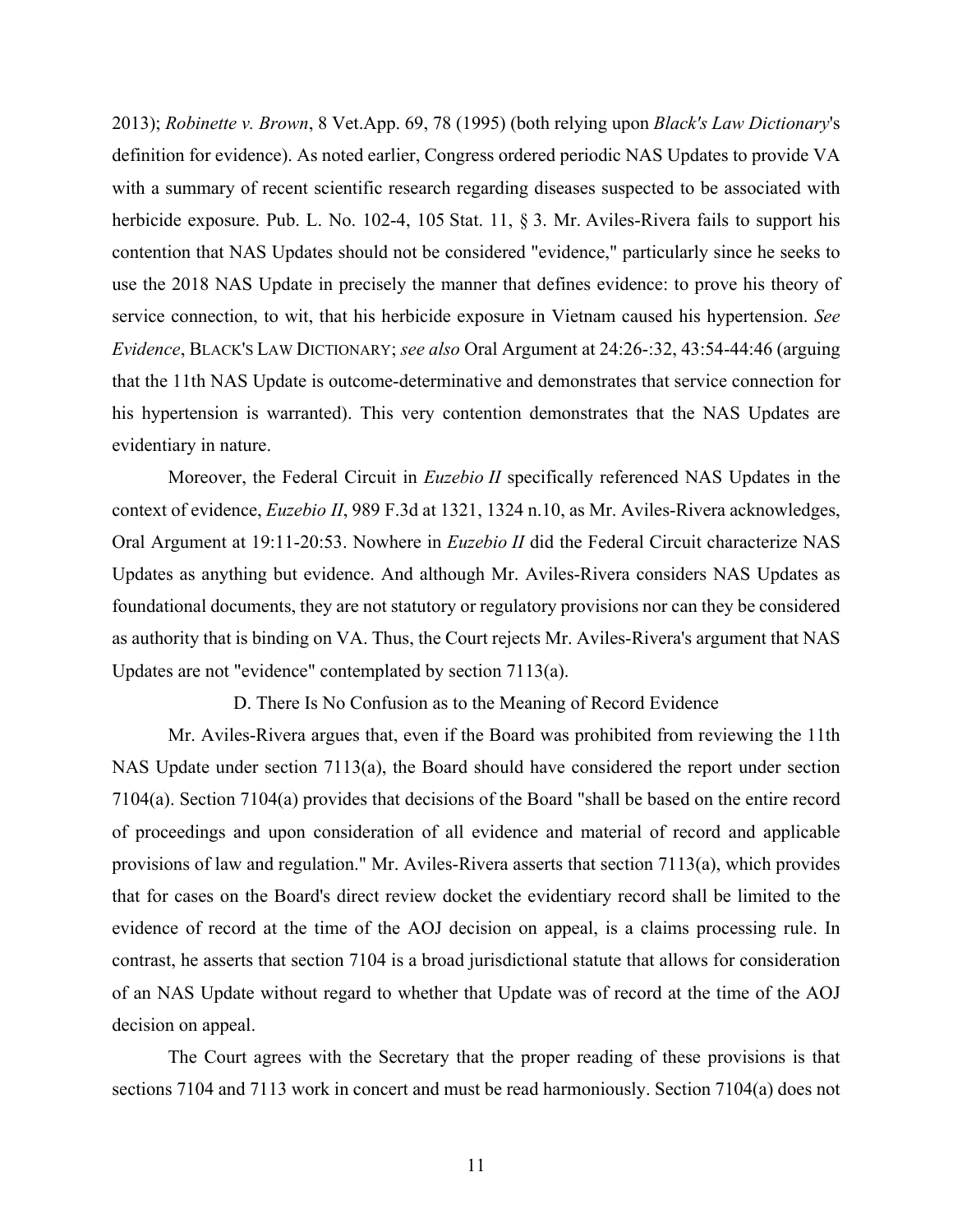proscribe the evidence and materials that are before the Board; instead, it indicates that the Board must consider everything that is properly in the record before it. Mr. Aviles-Rivera's view of the statutes would render the evidentiary record restrictions of section 7113 meaningless and undermine Congress's intent to impose such a restriction as part of AMA. *See Andrews*, 34 Vet.App. at 158 (finding no ambiguity in Congress's intent in promulgating section 7113(a) that in the direct review docket, the Board may not consider evidence submitted after the AOJ decision being reviewed). Thus, we reject the veteran's argument that Congress intended sections 7104(a) and 7113 to operate independently to the extent that section 7104(a) would serve as a loophole to allow evidence excluded under section 7113 to enter the record.

Moreover, Mr. Aviles-Rivera overlooks a significant fact—that when Congress added section 7113 through the AMA it made a corresponding modification to section 7104(d), requiring that each decision of the Board include a general statement reflecting whether evidence was not considered in making the decision because the evidence was received at a time when not permitted under section 7113. 38 U.S.C. § 7104(d)(2)(A); *see* Pub. L. 115-55, 131 Stat. at 1114, § w. In other words, Congress modified section 7104(d) to require the Board to inform claimants that evidence received after the time prescribed in section 7113 was not considered.<sup>9</sup> Because Congress expressly acknowledged in section 7104 that certain evidence would not be considered if it did not comport with the restrictions of section 7113, the Court cannot agree with Mr. Aviles-Rivera's section 7104(a) argument. Thus, the veteran's argument in this regard fails.<sup>10</sup>

E. RAMP/AMA Evidence Restrictions Do Not Violate Fair Process

 Mr. Aviles-Rivera argues that principles of fair process dictate that the Board should have considered the 11th NAS Update in his case. He argues that there is disparate treatment of veterans like him because he is aware of at least one case where a veteran opted in to RAMP, selected the direct review docket, and the Board remanded the case for the AOJ to consider the 11th NAS Update. Oral Argument at 44:47-45:37, 47:31-49:41. However, he acknowledges that the basis for

 $\frac{1}{\sqrt{9}}$ <sup>9</sup> As a result of this provision, the Board informed Mr. Aviles-Rivera, albeit referencing claims other than hypertension, that, because additional "evidence was added to the claims file during a period of time when new evidence was not allowed," that evidence was not considered. R. at 6.

 $10$  In furtherance of his argument concerning sections 7104(a) and 7113(a), Mr. Aviles-Rivera asserts that section 7113(a) is a claims-processing rule subject to waiver by the Board. Oral Argument at 8:02-11:59. Because we disagree with him and conclude that there is no meaningful distinction concerning record restrictions in sections  $7104(a)$  and  $7113(a)$ , we do not address this argument.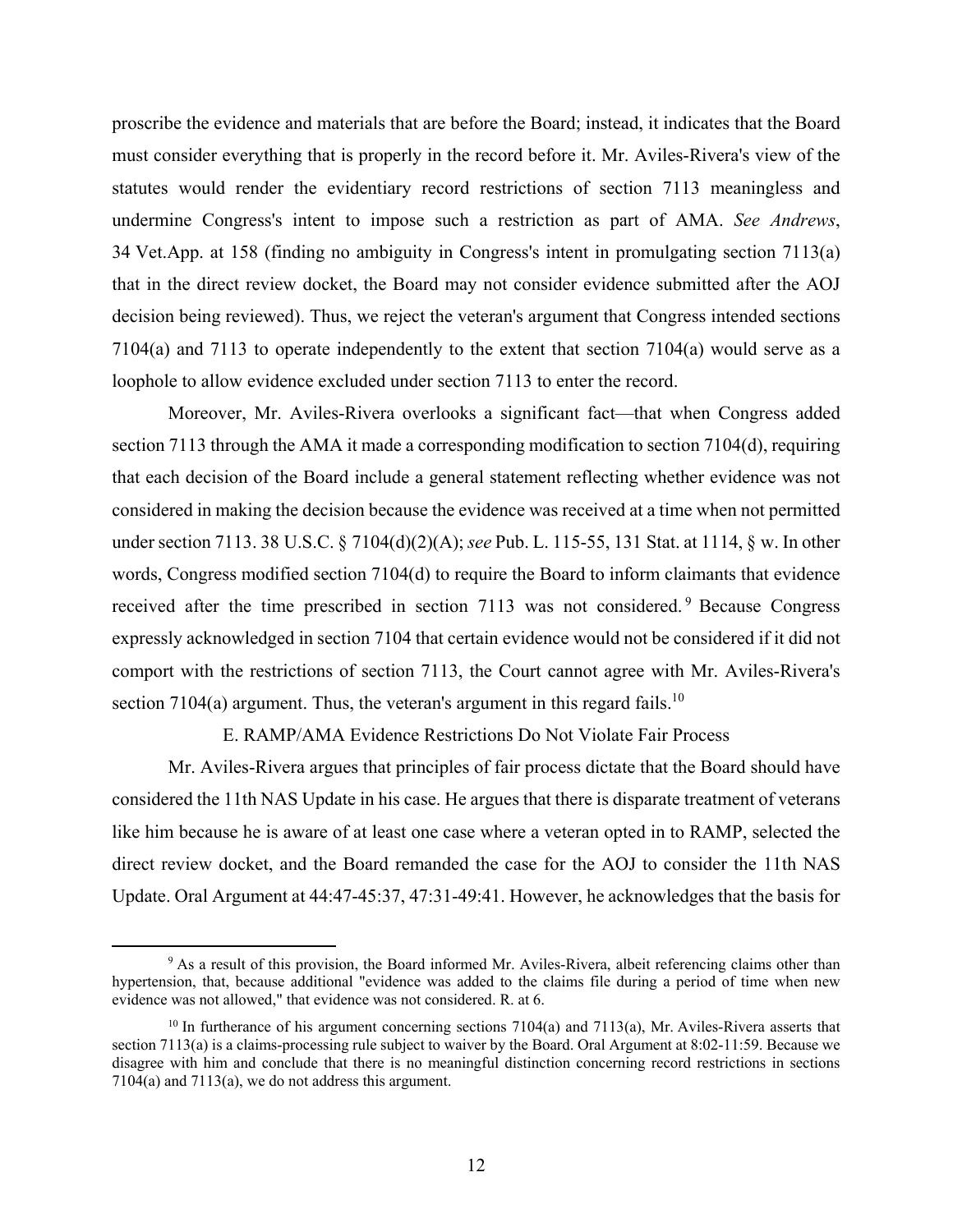the Board remand in the other case was a pre-decisional duty-to-assist error not present in his own case. *See* 38 U.S.C. § 5103A(f)(2)(A) (providing that the Board shall remand a claim to the AOJ for correction of a pre-decisional duty-to-assist error).<sup>11</sup> Due to the factual distinction between the two cases, we reject this fair process argument.

 Mr. Aviles-Rivera additionally argues that the Board violated fair process because, although the 2018 NAS Update was readily available to VA, the result under the statute is that the Board must ignore the report and deny his claim. He asserts that following the AMA record restrictions in his case does not reflect a veteran-friendly system and cannot be what Congress intended. However, the veteran fails to explain how the evidentiary record restriction is an unfair flaw in the new review process rather than an intended feature of that process. In adopting the AMA, Congress sought to reduce a key inefficiency in the legacy appeals process—the continuous cycle of evidence-gathering and readjudication of the same claim—while still protecting claimants' rights. *Military-Veterans Advocacy*, 7 F.4th at 1118-19 (citing S. Rep. No. 115-126, at 27, 29 (2017); H.R. Rep. No. 115-135, at 5); *see Andrews*, 34 Vet.App. at 156.

In adopting the AMA, Congress intended to streamline the appeals process and provide claimants with choices regarding how their claims should proceed. *Military-Veterans Advocacy*, 7 F.4th at 1119; *Andrews*, 34 Vet.App. at 156. One of those choices is deciding when the evidentiary record closes. *See* 38 U.S.C. §§ 5103A(e) (describing when VA's duty to assist applies), 5104B(d) (describing the evidentiary record for higher-level review), 7113 (describing the evidentiary record for Board appeals). As discussed, Mr. Aviles-Rivera opted to participate in this new review system and later, after receiving his higher-level review decision, he chose the direct review Board docket that provided that the evidentiary record would be limited. R. at 33- 34. Because the 11th NAS Update was not in existence in September 2018, the RO could not have considered it in rendering its higher-level review decision and, due to Mr. Aviles-Rivera's choice to elect direct Board review, the Board was prohibited from considering it in rendering its August 2019 decision. The Court is not convinced that this particular aspect of the new system violates fair process—in fact, we are convinced that it operated in Mr. Aviles-Rivera's case as intended.

<sup>&</sup>lt;sup>11</sup> To the extent that Mr. Aviles-Rivera argues that in the other veteran's case the Board undertook "gymnastics" in finding a pre-decisional error to suggest that no pre-decisional duty to assist error existed, Oral Argument at 44:47-45:37, he did not provide a copy of this other Board decision. Nevertheless, even accepting the veteran's assertion as true, he fails to carry his burden to demonstrate disparate treatment.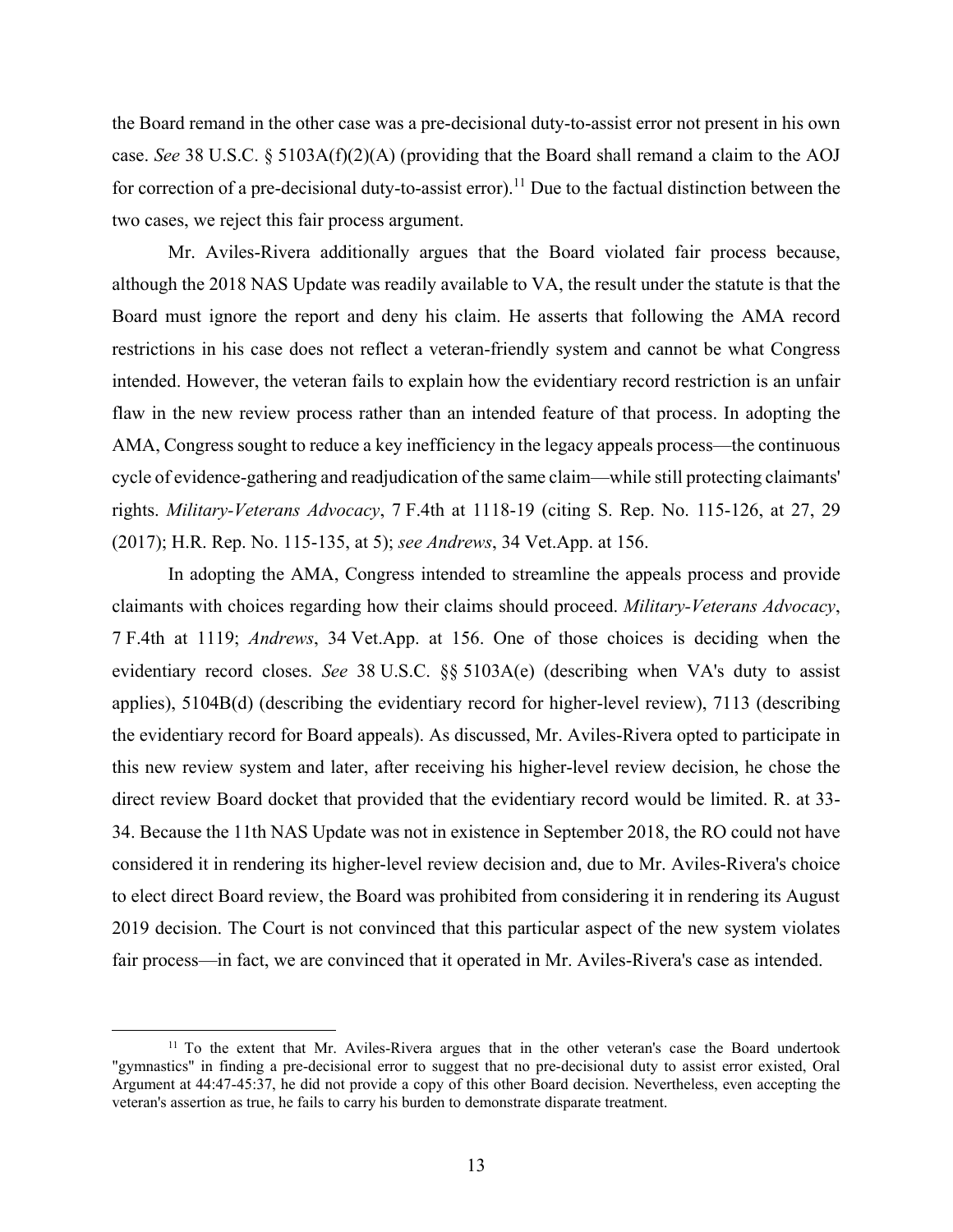Mr. Aviles-Rivera further argues that the modernized review system is unfair because if the Board ignores the 2018 NAS Update he must file a supplemental claim and wait for it to be adjudicated. But again, he fails to explain how this procedure is a flaw and not an intended feature of the AMA. Under the AMA, claimants may sequentially pursue different lanes of administrative review while maintaining the earliest effective date of benefits, so long as they continue to pursue that claim within prescribed time limits. 38 U.S.C. § 5110(a)(2)-(3); *see Military-Veterans Advocacy*, 7 F.4th at 1119-20; 38 C.F.R. § 3.2500(c), (h) (2021). This means that if claimants receive an unfavorable decision they can preserve the earliest possible effective date of benefits by selecting a more appropriate administrative review option within 1 year of the unfavorable decision. *See* 38 U.S.C. § 5110(a)(2)-(3); *Military-Veterans Advocacy*, 7 F.4th at 1119-20; 38 C.F.R. § 3.2500(c), (h). In this case, Mr. Aviles-Rivera can preserve the earliest effective date for his hypertension claim by filing a supplemental claim with the AOJ within 1 year of this Court's decision. *See* 38 U.S.C. § 5110(a)(2)(E); 38 C.F.R. § 3.2500(c)(4), (h)(1).12

 Mr. Aviles-Rivera acknowledges that he can file a supplemental claim but argues that doing so would add further delay to the adjudication of his claim. However, he fails to persuade us that filing a supplemental claim would cause significant additional delay in his case, particularly since he also argues that VA failed in its duty to assist, *see* section IV.F below, and correction of such an error would necessitate a Court remand followed by a Board remand to the RO, Appellant's Br. at 12-14 (arguing that the October 2017 VA opinion is inadequate). Thus, we remain unpersuaded as to his final fair process complaint.

F. Mr. Aviles-Rivera's Remaining Arguments Fail

 In addition to his arguments that the Board erred by failing to consider the 2018 NAS Update, Mr. Aviles-Rivera's other assertions of Board error likewise hinge on the Board having some obligation to consider the 2018 NAS Update. He argues that the Board failed to ensure compliance with its April 2017 remand order when it failed to consider the 2018 NAS Update. Appellant's Br. at 6-8 (citing *Stegall v. West*, 11 Vet.App. 268, 271 (1998)). And he argues that the October 2017 VA examiner's opinion is based on an inaccurate and outdated premise as

 $12$  During the pendency of this appeal, the Federal Circuit invalidated 3.2500(b), which prohibited concurrent election of judicial and administrative review. *Military-Veterans Advocacy*, 7 F.4th at 1141-45. To the extent that § 3.2500(c)(4) also appears to prohibit concurrent judicial and administrative review, the Secretary averred during oral argument that, although the Federal Circuit did not invalidate subsection (c)(4), VA's position is that, following the Federal Circuit's decision, claimants need not wait for a judicial decision before filing a supplemental claim. Oral Argument at 34:00-35:32; *see* Secretary's Clarification of Discussion at Oral Argument (Sept. 14, 2021).